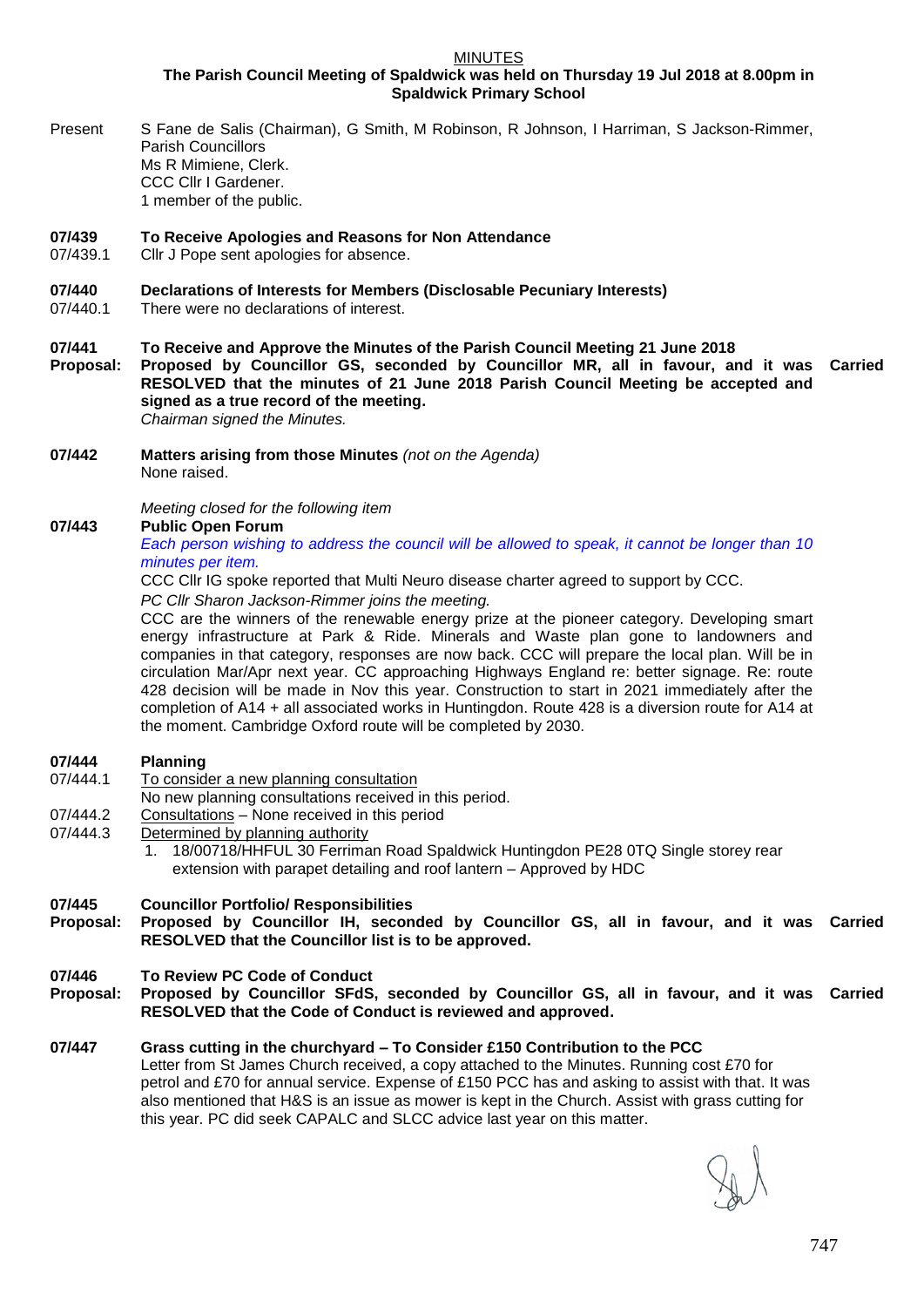### **Proposal: Proposed by Councillor RJ, seconded by Councillor IH, all in favour, and it was Carried RESOLVED that the contribution of £150 is agreed to be made towards churchyard maintenance.**

Chq to be payable to PCC of Spaldwick and sent to J Blatch. PC agreed to raise the payment tonight under the Finance Agenda item. The expenditure is under S137.

|                                                                                             | 07/448                                          | <b>Finance</b>                                                                              |                                                                                              |               |  |  |
|---------------------------------------------------------------------------------------------|-------------------------------------------------|---------------------------------------------------------------------------------------------|----------------------------------------------------------------------------------------------|---------------|--|--|
|                                                                                             | 07/448.1                                        | Internal Auditor's report and checklist, further outcome                                    |                                                                                              |               |  |  |
|                                                                                             |                                                 | 1)                                                                                          | Financial Regulations: PC adopted the latest model. Auditor suggested to remove [square]     |               |  |  |
|                                                                                             |                                                 |                                                                                             | brackets] which Clerk has now done and circulated to full PC for Jun PC meeting. - Back      |               |  |  |
|                                                                                             |                                                 |                                                                                             | to the Agenda for the adoption at Jul PC - on the Agenda                                     |               |  |  |
|                                                                                             |                                                 |                                                                                             | 2) Formal Risk Assessment document. Auditor suggested to incorporate Play Area               |               |  |  |
|                                                                                             |                                                 |                                                                                             | inspections into the Risk Register. Clerk updated the Risk Register and circulated for PC    |               |  |  |
|                                                                                             |                                                 |                                                                                             | approval at Jun PC meeting. Councillors wish to seek Internal Auditor advice re: what is     |               |  |  |
|                                                                                             |                                                 |                                                                                             | Risk Register. - in progress.                                                                |               |  |  |
|                                                                                             |                                                 |                                                                                             | 3) Auditor noted that it is a good practice for the Bank Reconciliations to be signed by the |               |  |  |
| chairman. - signed tonight                                                                  |                                                 |                                                                                             |                                                                                              |               |  |  |
|                                                                                             | 07/448.2                                        | To note updated Cashbook, Bank Reconciliation for Q1 (Apr, May & Jun 18) and Income against |                                                                                              |               |  |  |
| Expenditure report up to 30 Jun 18                                                          |                                                 |                                                                                             |                                                                                              |               |  |  |
| Cllr GS checked the a/cs and signed them off.                                               |                                                 |                                                                                             |                                                                                              |               |  |  |
| There are 3 unpresented chgs from 2017/18. Clerk to approach Play Times to approach re: the |                                                 |                                                                                             |                                                                                              | <b>Clerk</b>  |  |  |
|                                                                                             |                                                 | donation of £185 towards the I-Pad. Are they still planning to use the money for I-Pad as   |                                                                                              |               |  |  |
|                                                                                             |                                                 | requested.                                                                                  |                                                                                              |               |  |  |
| Clerk emailed the Playtimes. Awaiting the response.<br>GS                                   |                                                 |                                                                                             |                                                                                              |               |  |  |
| Outcome re: internet banking - Action with CIIr GS. Carry forward.<br>07/448.3              |                                                 |                                                                                             |                                                                                              |               |  |  |
| To consider CIL spending<br>07/448.4                                                        |                                                 |                                                                                             |                                                                                              |               |  |  |
|                                                                                             | Expenditure for approval 19 Jul 18:<br>07/448.5 |                                                                                             |                                                                                              |               |  |  |
|                                                                                             | <b>Date</b>                                     | Chequ                                                                                       | <b>Payee and Description</b>                                                                 | <b>Amount</b> |  |  |
|                                                                                             |                                                 | e No.                                                                                       |                                                                                              |               |  |  |
|                                                                                             | 19 Jul 18                                       | 768                                                                                         | R Mimiene, Clerk wages Jul 18                                                                | £183.90       |  |  |
|                                                                                             | 19 Jul 18                                       | 769                                                                                         | HMRC: tax deductions from Clerk's Jul 18                                                     | £28.80        |  |  |
|                                                                                             | 19 Jul 18                                       | 770                                                                                         | R Mimiene, Expenses on running cost of PC Jul 18                                             | £11.80        |  |  |
|                                                                                             | 19 Jul 18                                       | 771                                                                                         | Spaldwick Community Primary School Rent of the room 19 Apr, 17 May,                          | £50.00        |  |  |
|                                                                                             |                                                 |                                                                                             | 21 Jun and 19 Jul 18                                                                         |               |  |  |
|                                                                                             | 19 Jul 18                                       | 772                                                                                         | SLCC: Contribution towards membership. Total amount £185, PC                                 | £21.59        |  |  |
|                                                                                             |                                                 |                                                                                             | contribution according to the hrs contracted 11.67%                                          |               |  |  |
|                                                                                             | 19 Jul 18                                       | 773                                                                                         | S Y Webb: Grass cutting in the village 1 <sup>st</sup> payment                               | £833.32       |  |  |
|                                                                                             | 19 Jul 18                                       | 774                                                                                         | HDC: Uncontested Election 3 May 2018                                                         | £105.00       |  |  |
|                                                                                             | 19 Jul 18                                       | 775                                                                                         | PCC of Spaldwick, contribution towards maintenance – grass cutting in                        | £150.00       |  |  |
|                                                                                             |                                                 |                                                                                             | the churchyard S137                                                                          |               |  |  |

**Proposal: Proposed by Councillor GS, seconded by Councillor SJR, all in favour and it was Carried RESOLVED that the payments listed in 07/448.5 are to be paid.**

07/448.6 Due to no meeting in August: To Approve in principle Clerk's Aug wages, Tax deductions and expenses after the payroll is carried and paperwork circulated to PC members

**Proposal: Proposed by Councillor IH, seconded by Councillor GS, all in favour and it was RESOLVED Carried that Aug wages are to be paid.**

**07/449 Dog Fouling issue in the village** Long Lane is very bad. Lots of comments on Facebook page. Thank you to people who pick their dog's and other dogs' fouling. On behalf of PC Cllr SJR will put a note and a reminder to pick the dog fouling especially down the Long Lane.

**07/450 A new General Data Protection Regulation (GDPR) - Personal Data Audit Questionnaire carried. To approve Policy Documents, Consent Forms, Privacy Notice, -** *templates circulated to full PC prior to the meeting* Cllr JP made comments to Cyber Security Checklist document. Cllr SFdS will look through the docs with Clerk, maybe 2 at a time. Work in process.

Total: £1,384.41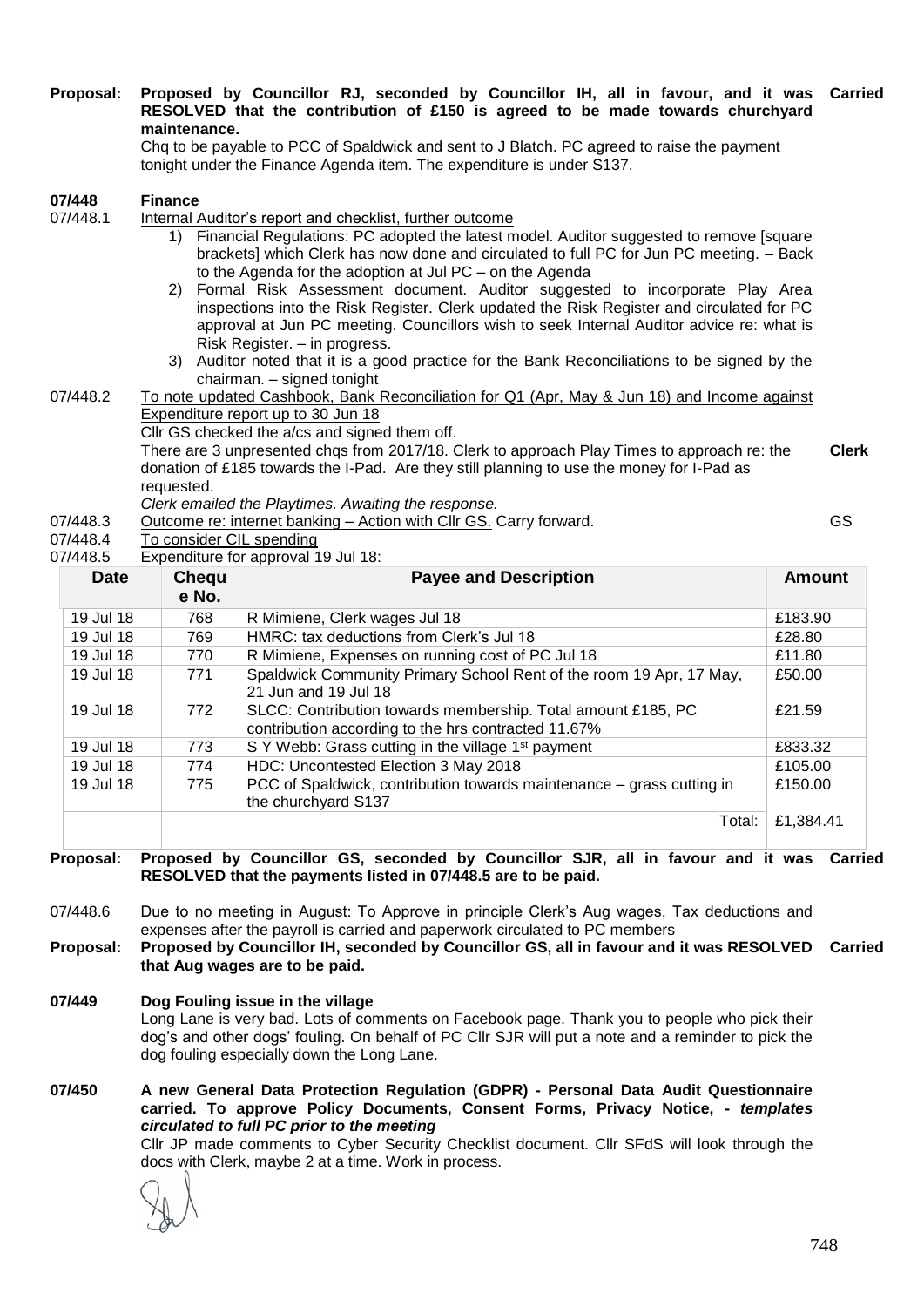| 07/451    | The Financial Regulations – latest model adopted and approved by PC on 19 Apr 18. It was<br>suggested by the Internal auditor that PC needs to note that the brackets [] should be<br>removed where appropriate.                                                                                                                                                                                                                                                                                                                                            |                |  |  |
|-----------|-------------------------------------------------------------------------------------------------------------------------------------------------------------------------------------------------------------------------------------------------------------------------------------------------------------------------------------------------------------------------------------------------------------------------------------------------------------------------------------------------------------------------------------------------------------|----------------|--|--|
| Proposal: | Clerk to recirculate the last updated version for PC consideration and approval at Jul PC.<br>Proposed by Councillor GS, seconded by Councillor IH, all in favour and it was RESOLVED Carried<br>that Financial Regulations are approved.                                                                                                                                                                                                                                                                                                                   |                |  |  |
| 07/452    | <b>Assets - Provision/Maintenance</b>                                                                                                                                                                                                                                                                                                                                                                                                                                                                                                                       |                |  |  |
| 07/452.1  | Grass cutting issues<br>Tree in the High Street - Lime outside the Limes, Cllr IH and SFdS will sort this out, Cllr IH will<br>help.                                                                                                                                                                                                                                                                                                                                                                                                                        | IH, SFdS       |  |  |
| 07/452.2  | Monthly Ferriman Road Play Area's Inspection forms.<br>Note since meeting: Play Area Inspection for July 2018 now carried.                                                                                                                                                                                                                                                                                                                                                                                                                                  |                |  |  |
| 07/452.3  | War memorial, further update<br>CIIr GS arranged and had visits from War Memorial Trust and numerous stone masons during this<br>time to:                                                                                                                                                                                                                                                                                                                                                                                                                   | GS             |  |  |
|           | A. See if grant is available<br>B. What, if any, repairs can be carried out to WM                                                                                                                                                                                                                                                                                                                                                                                                                                                                           |                |  |  |
|           | C. Options re placing sandstone slabs around the WM<br>PC were told that the WM is too fragile to try and make repairs as the local sandstone is<br>disintegrating. The WM was erected in Spaldwick around the early 1920's and is now nearly 100<br>years old. The idea of placing sandstone slabs around the WM (which PC were told would be the<br>only material that we could use) was thought by all to be a delaying tactic to the WM itself. The<br>sandstone memorials in the churchyard are starting to deteriorate and some are hard to read even |                |  |  |
|           | after 5 or 6 years.<br>It was therefore decided to put a new WM in place of the old one and to keep the original relic on<br>either land belonging to SPC or in the Churchyard if permission by PCC granted. Cllr GS spoke<br>with various stonemasons and found out that to replace the WM in a similar fashion in granite<br>(which is easy to maintain and lasts longer) will cost at least £15000.                                                                                                                                                      |                |  |  |
|           | The War Memorial Trust will not help towards the cost of a new WM.<br>PC do have funds to put towards this venture but would support donations. PC already received<br>an offer of the contribution from the resident of Spaldwick.<br>We have been advised that the new WM could be unveiled before our 100 year service in Nov this                                                                                                                                                                                                                       |                |  |  |
|           | year.<br>3 quotes received. Would like to be done by Nov for the Service.<br>Suggested granite as it is easier to look after. An old one as a relic to put in the churchyard or on<br>parish council land.                                                                                                                                                                                                                                                                                                                                                  |                |  |  |
|           | Quote 1: Ivett & Reed quality set in stone<br>Quote 2: Fenland Stoneworks Ltd and<br>Quote 3: Corinthian Stone Masons                                                                                                                                                                                                                                                                                                                                                                                                                                       |                |  |  |
|           | CIIr GS will check options re: Grant applications, one of which could be Windmill grant, also A14<br>Community Fund (next application deadline is 1 Nov for the final decision Feb 2019). PC could try                                                                                                                                                                                                                                                                                                                                                      |                |  |  |
|           | applying.<br>The MW is in conservation area. It has a unique number. New one will keep the same ID. It will be<br>a different material though. It was suggested that Cllr GS checks with HDC. Material light dark<br>grey granite chosen. Yaxley PC to be approached too. Approach J Blatch re: can the old one be                                                                                                                                                                                                                                          |                |  |  |
|           | put in the churchyard.<br>PC agreed to replace it in granite material. Cllr GS will seek advice from planning to see whether<br>there is any problem with changing the existing memorial to the new granite one.<br>PC agreed to go ahead.                                                                                                                                                                                                                                                                                                                  |                |  |  |
| Proposal: | Can CIL money be used for this project, to check.<br>Proposed by Councillor MR, seconded by Councillor IH, all in favour and it was<br>RESOLVED that the new War Memorial in granite in black letters is approved, works to be<br>done for 11 Nov 18. Quote No 2 accepted for £12,333.                                                                                                                                                                                                                                                                      | <b>Carried</b> |  |  |
| 07/452.4  | Note since meeting: Cllr GS confirm to the Fenland Stoneworks Ltd re: outcome.<br>Outcome: Chevron boards which were removed in 2017, Thrapston Road junction to the<br>Littlecoats on the bend.                                                                                                                                                                                                                                                                                                                                                            |                |  |  |
| 07/452.5  | No update.<br><b>Streetlights</b><br>LED at Littlecoats going to be changed.                                                                                                                                                                                                                                                                                                                                                                                                                                                                                |                |  |  |
| 07/452.6  | To Monitor School PF access gates - Cllr JP to report for the next meeting.                                                                                                                                                                                                                                                                                                                                                                                                                                                                                 |                |  |  |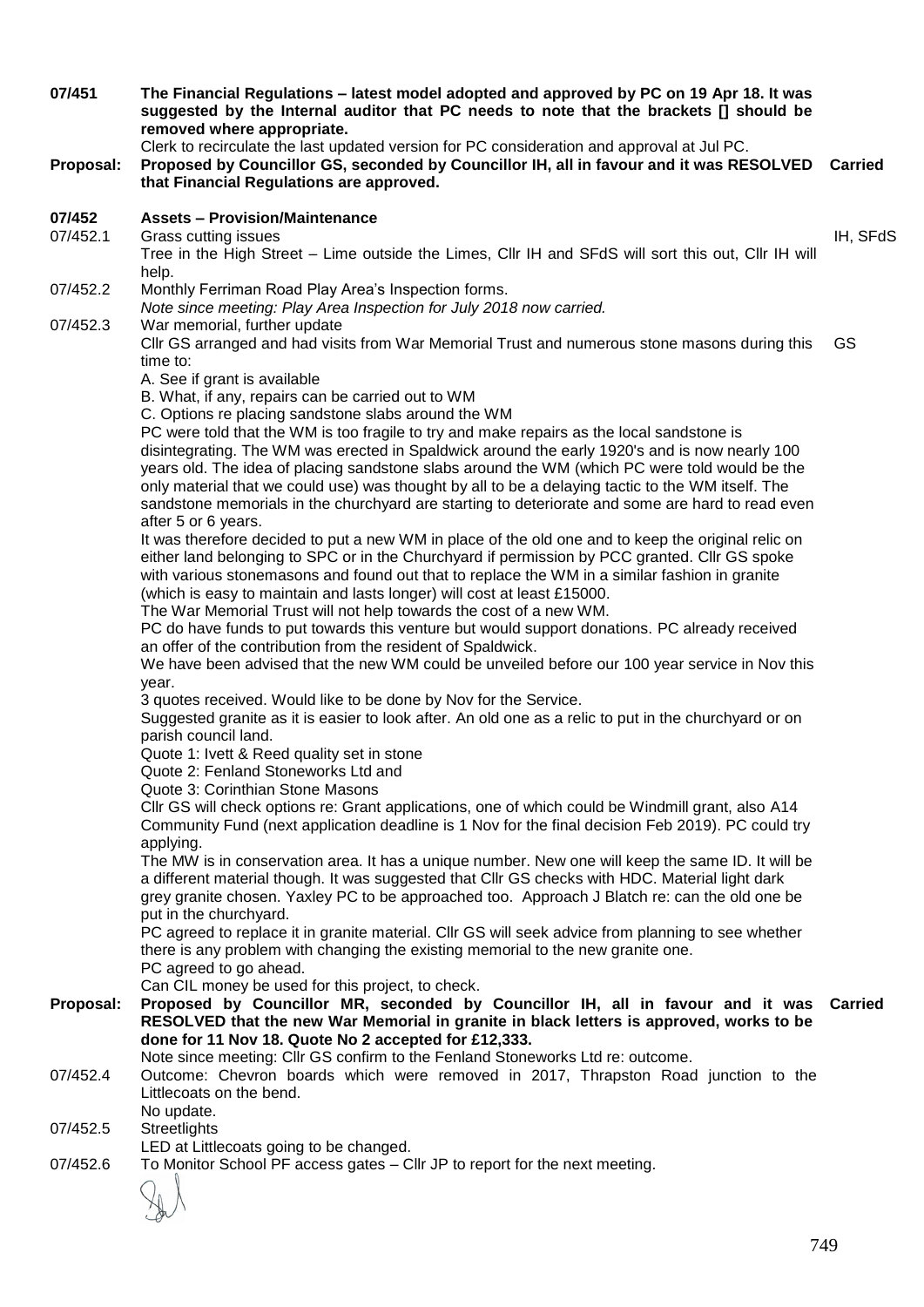# **07/453 Highways, footpaths, byways, gritting bin, trees, etc**

07/453.1 Re: Spaldwick byway - long lane off the high street – gates are opened from 1 Jul 18

07/453.2 Footpaths 5 & 10 reported to CCC. Clerk reported Footp no 5. Complaint by resident received. Further info from footpath officer M Ager also received. PC informed.

 $07/453.3$  Overhanging hedges in the village – To discuss 1 Thrapston Rd need a letter. Cllr IH arranged the working party and did the hedge cutting – thanks to the members of the public who assisted on the day.

1 Thrapston Rd – brambles been cut.

Church Lane: Spaldwick Parish Council have received a number of complaints regarding the intrusion of growth from shrubs, hedge and trees from the property over Church Lane. This needs to be cut back to the edge of the property and all cuttings removed.

There is also a Box (Buxus) plant at the front corner of the property which is showing significant signs of Blight, this needs to be removed from ground level to prevent the spread of this fungal disease.

PC have in the past asked for volunteers to assist with a tidy up of Church Lane, especially around the lamp post as the branches from the garden were obscuring the light. PC now agreed to ask the resident to arrange for this work to be done. Cllr SFdS agreed to draft a letter. SFdS and the state of the state of the state of the state of the state of the state of the state of the state of the state of the state of the state of the state of the state of the stat

**07/454 To discuss the state of Village Sign, update by Cllr RJ** No update.

# **07/455 To discuss the ownership of the Community Room and the running cost**

ADLAMS LLP informed PC that draft papers have begun to arrive. So that ADLAMS can consider the drafts in line with the Agreement you may have reached with the County Council could you comment or answer the following:

1. The term of the Lease will be for 15 years.

2. The terms of the Lease will be outside the Landlord and Tenant Act which means at the end of the lease you have no right to continued occupation unless renewed terms have been agreed. The Council will want one of the Committee to attest a Declaration to that effect. Will that person be yourself?

3. The structure of the premises will be the responsibility of the County Council whilst you are responsible for the internal repairs and maintenance.

4. Would you confirm the attached plan is correct.

5. Public Liability Insurance will be the responsibility of the Parish Council.

6. The purpose will be to hold community meetings and hiring out for community use only. There is to be a restriction against the Parish Council undertaking any commercial activities.

7. Is access through the school grounds? – *Yes. From the road till the door, across the school car park. Not allowed to use car park*.

### 8. Are there any services shared or common parts that will be shared? *– Water, electricity are metered, but still shared.*

9. The annual rent will be £1

PC need to confirm.

- **Proposal: Proposed by Councillor SFdS, seconded by Councillor IH, all in favour and it was Carried RESOLVED to accept the terms listed above.**
- **07/456 Community Highways Volunteering Scheme and Community Flood Group, update from Cllr Harriman**

The tree will be done.

- **07/457 Good Neighbours Scheme for Spaldwick,** Cllr M Robinson Cllr MR in contact with CCC
- **07/458 To further discuss the Defibrillator for Spaldwick** No update.
- **07/459 Village Hall** No update.

### **07/460 Website**

07/460.1 PC website linked with Facebook page, outcome Cllrs S Jackson-Rimmer and J Pope Working.